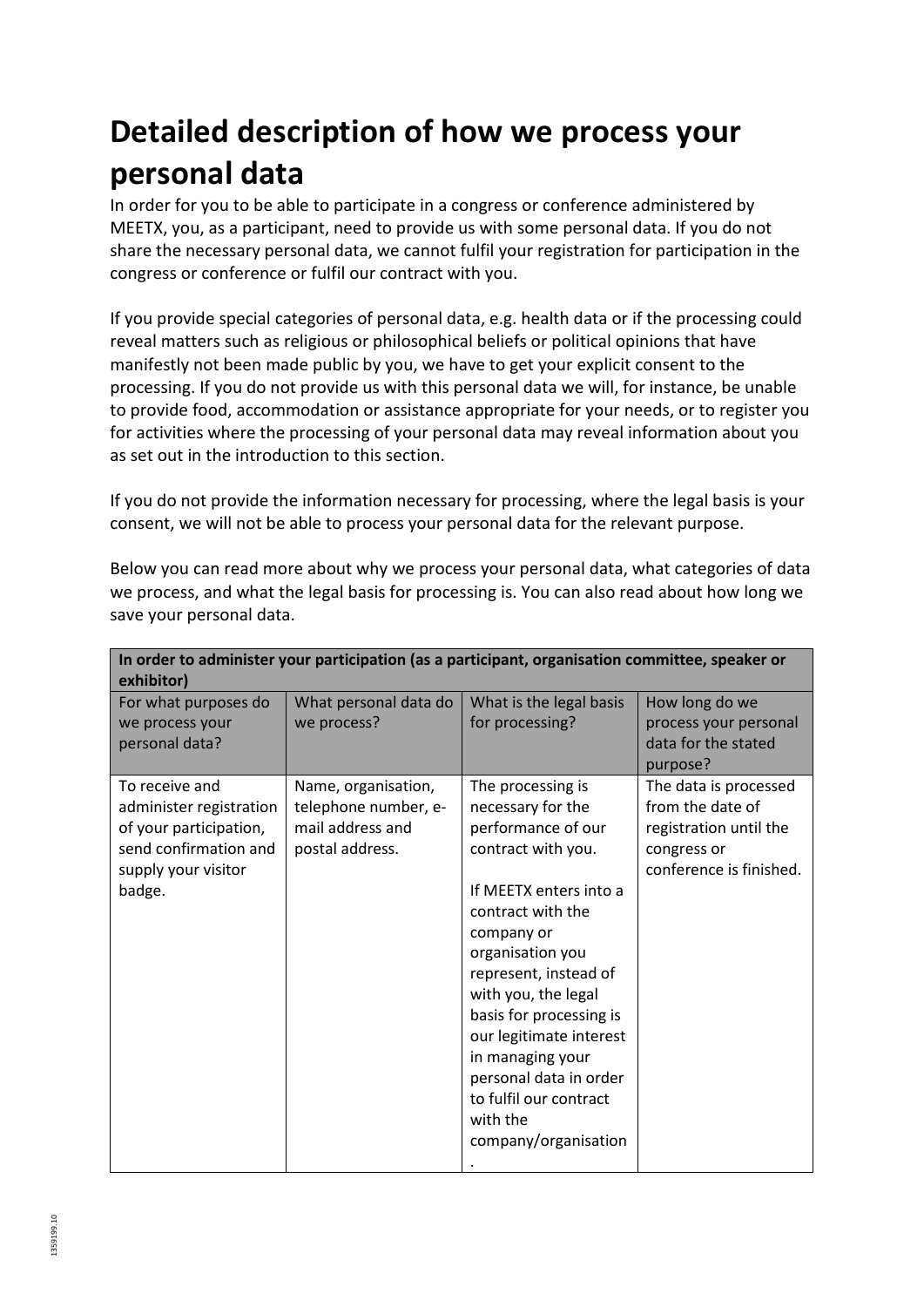| To provide the right               | Name, information on    | The processing is                            | The data is processed                  |
|------------------------------------|-------------------------|----------------------------------------------|----------------------------------------|
| food.                              | any special dietary     | necessary for the                            | from receipt of                        |
|                                    | requirements and        | performance of our                           | registration of your                   |
|                                    | allergies.              | contract with you.                           | participation until the                |
|                                    |                         |                                              | congress or                            |
|                                    |                         | If MEETX enters into a                       | conference is finished.                |
|                                    |                         | contract with the                            |                                        |
|                                    |                         | company or                                   |                                        |
|                                    |                         | organisation you                             |                                        |
|                                    |                         | represent, instead of<br>with you, the legal |                                        |
|                                    |                         | basis for processing is                      |                                        |
|                                    |                         | our legitimate interest                      |                                        |
|                                    |                         | in managing your                             |                                        |
|                                    |                         | personal data in order                       |                                        |
|                                    |                         | to fulfil our contract                       |                                        |
|                                    |                         | with the                                     |                                        |
|                                    |                         | company/organisation                         |                                        |
|                                    |                         |                                              |                                        |
|                                    |                         | If you provide us with                       |                                        |
|                                    |                         | sensitive personal                           |                                        |
|                                    |                         | data, we process this,                       |                                        |
|                                    |                         | subject to your explicit                     |                                        |
|                                    |                         | consent.                                     |                                        |
| If you ask us to book              | Name and contact        | The processing is                            | The data is processed                  |
| accommodation for                  | details, as well as any | necessary for the                            | from receipt of                        |
| you or you book                    | requirements            | performance of our                           | registration of your                   |
| accommodation via                  | concerning              | contract with you.                           | participation until the                |
| us: To book and<br>administer your | accessibility.          | If MEETX enters into a                       | congress or<br>conference is finished. |
| accommodation.                     |                         | contract with the                            |                                        |
|                                    |                         | company or                                   |                                        |
|                                    |                         | organisation you                             |                                        |
|                                    |                         | represent, instead of                        |                                        |
|                                    |                         | with you, the legal                          |                                        |
|                                    |                         | basis for processing is                      |                                        |
|                                    |                         | our legitimate interest                      |                                        |
|                                    |                         | in managing your                             |                                        |
|                                    |                         | personal data in order                       |                                        |
|                                    |                         | to fulfil our contract<br>with the           |                                        |
|                                    |                         | company/organisation                         |                                        |
|                                    |                         |                                              |                                        |
|                                    |                         |                                              |                                        |
|                                    |                         | If you have provided                         |                                        |
|                                    |                         | information regarding                        |                                        |
|                                    |                         | needs related to                             |                                        |
|                                    |                         | accessibility that may                       |                                        |
|                                    |                         | reveal something<br>about your health, we    |                                        |
|                                    |                         | process this data,                           |                                        |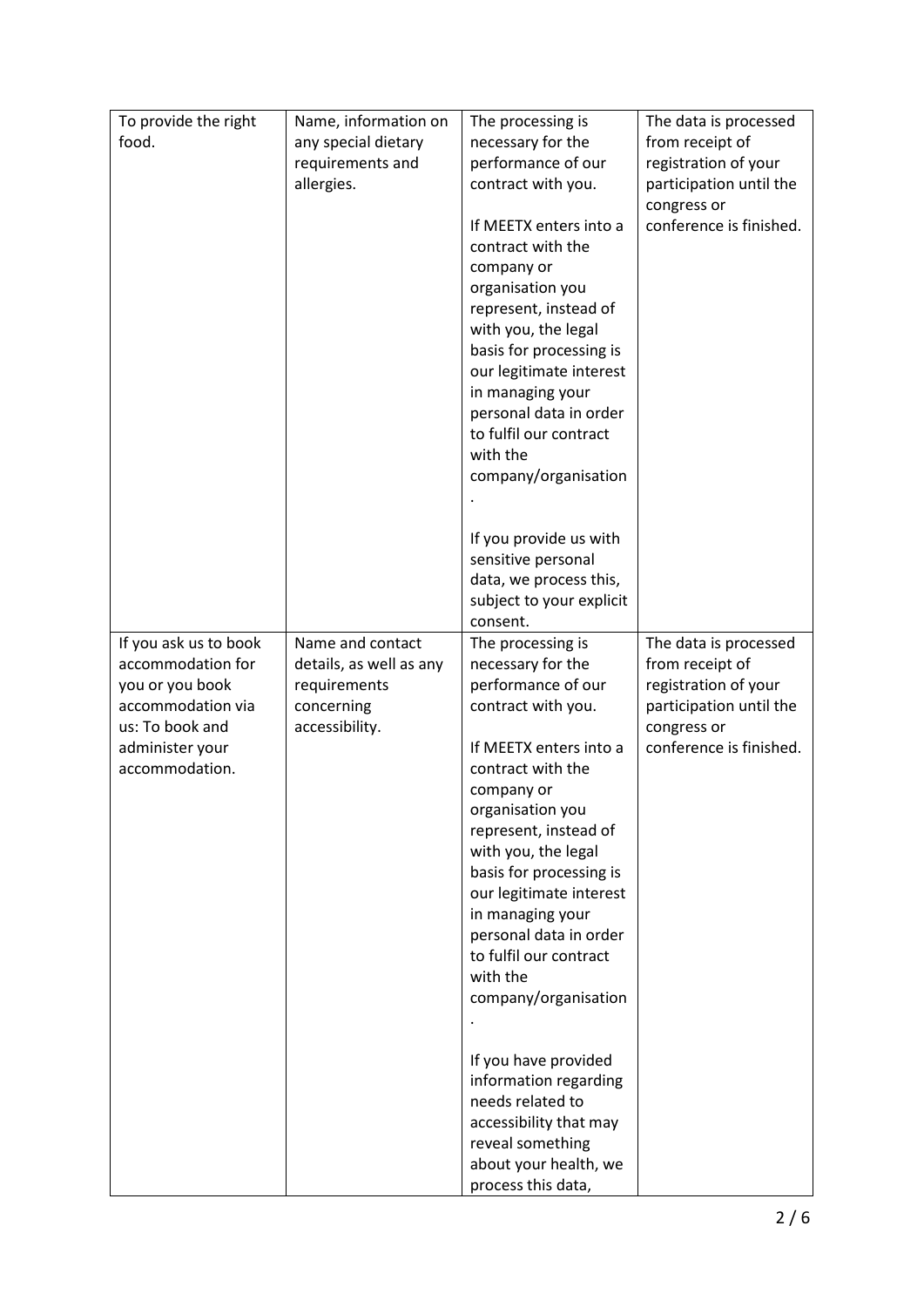|                                                                         |                                                                                                               | subject to your explicit                                                                                                                                                                                                                                                                                                                                                                                                                                                                                                                                                   |                                                                                                                                       |
|-------------------------------------------------------------------------|---------------------------------------------------------------------------------------------------------------|----------------------------------------------------------------------------------------------------------------------------------------------------------------------------------------------------------------------------------------------------------------------------------------------------------------------------------------------------------------------------------------------------------------------------------------------------------------------------------------------------------------------------------------------------------------------------|---------------------------------------------------------------------------------------------------------------------------------------|
|                                                                         |                                                                                                               | consent.                                                                                                                                                                                                                                                                                                                                                                                                                                                                                                                                                                   |                                                                                                                                       |
| If you use our travel<br>service: To book your<br>travel.               | Name, date of birth<br>and contact details, as<br>well as any<br>requirements<br>concerning<br>accessibility. | The processing is<br>necessary for the<br>performance of our<br>contract with you.<br>If MEETX enters into a<br>contract with the<br>company or<br>organisation you<br>represent, instead of<br>with you, the legal<br>basis for processing is<br>our legitimate interest<br>in managing your<br>personal data in order<br>to fulfil our contract<br>with the<br>company/organisation<br>If you have provided<br>information regarding<br>needs related to<br>accessibility that may<br>reveal something<br>about your health, we<br>process this data,<br>subject to your | The data is processed<br>from receipt of<br>registration of your<br>participation until the<br>congress or<br>conference is finished. |
| To administer your                                                      | Name and contact                                                                                              | consent.<br>The processing is                                                                                                                                                                                                                                                                                                                                                                                                                                                                                                                                              | The data is processed                                                                                                                 |
| registration for<br>activities during the<br>congress or<br>conference. | details.                                                                                                      | necessary for the<br>performance of our<br>contract with you.<br>If MEETX enters into a<br>contract with the<br>company or<br>organisation you<br>represent, instead of<br>with you, the legal<br>basis for processing is<br>our legitimate interest<br>in managing your<br>personal data in order<br>to fulfil our contract<br>with the<br>company/organisation                                                                                                                                                                                                           | from receipt of<br>registration until the<br>congress or<br>conference is finished.                                                   |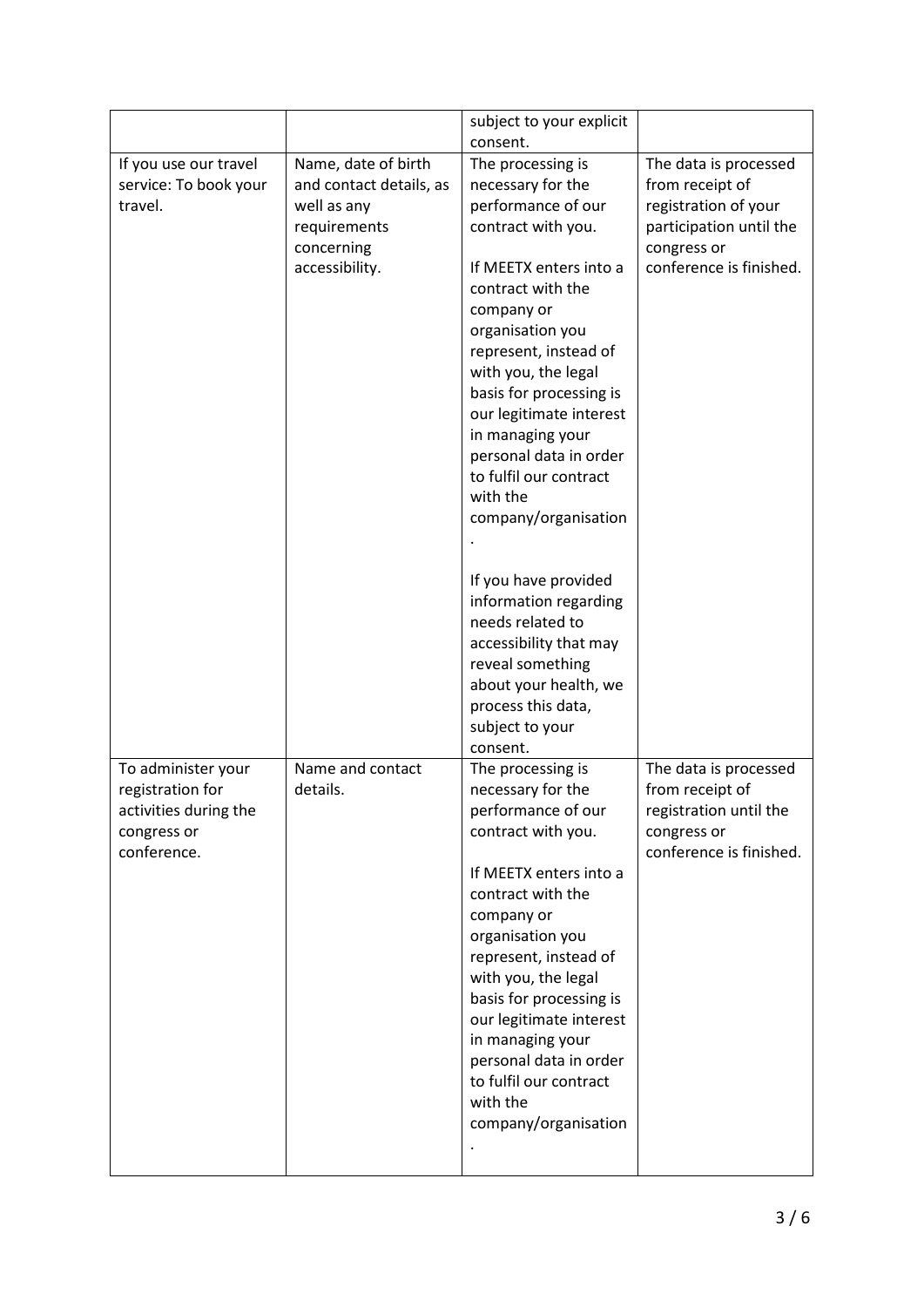| To collect, administer<br>and publish in<br>programmes/abstracts<br>you have submitted to<br>us. | Name and contact<br>details.                                                                                        | If your registration<br>involves the<br>processing of sensitive<br>personal data, the<br>legal basis is your<br>explicit consent.<br>The processing is<br>necessary for the<br>performance of our<br>contract with you.                                                                                                                                                                                                                                                                              | The data is processed<br>from the time you<br>sent your scientific<br>abstract to us until the<br>congress or<br>conference is finished.                              |
|--------------------------------------------------------------------------------------------------|---------------------------------------------------------------------------------------------------------------------|------------------------------------------------------------------------------------------------------------------------------------------------------------------------------------------------------------------------------------------------------------------------------------------------------------------------------------------------------------------------------------------------------------------------------------------------------------------------------------------------------|-----------------------------------------------------------------------------------------------------------------------------------------------------------------------|
| To make available a<br>list of participants.                                                     | Name and contact<br>details.                                                                                        | Our legal basis for the<br>processing follows<br>from our legitimate<br>interest in making<br>available a list of<br>registered participants<br>in order to create<br>opportunities to make<br>new contacts.                                                                                                                                                                                                                                                                                         | The data is processed<br>by us from receipt of<br>registration of your<br>participation until the<br>congress or<br>conference is finished.                           |
| Invoicing or card<br>payment for<br>participation.                                               | Name, e-mail address,<br>postal address, mobile<br>number, invoice<br>address and corporate<br>ID number.           | The processing is<br>necessary for us to be<br>able to take payment<br>and thus the<br>performance of our<br>contract with you.<br>If MEETX enters into a<br>contract with the<br>company or<br>organisation you<br>represent, instead of<br>with you, the legal<br>basis for processing is<br>our legitimate interest<br>in managing your<br>personal data in order<br>to fulfil our contract<br>with the<br>company/organisation<br>, and to be able to<br>take payment for your<br>participation. | The data is processed<br>from receipt of<br>registration of your<br>participation until the<br>congress or<br>conference is finished<br>and payment has been<br>made. |
| To comply with<br>accounting legislation.                                                        | Historical data<br>regarding completed<br>payments,<br>transactions, etc. that<br>constitute accounting<br>records. | The processing is<br>necessary to comply<br>with compulsory<br>legislation, i.e. the<br>Swedish Bookkeeping<br>Act.                                                                                                                                                                                                                                                                                                                                                                                  | The data is stored for<br>seven to eight years in<br>accordance with the<br>Swedish Bookkeeping<br>Act.                                                               |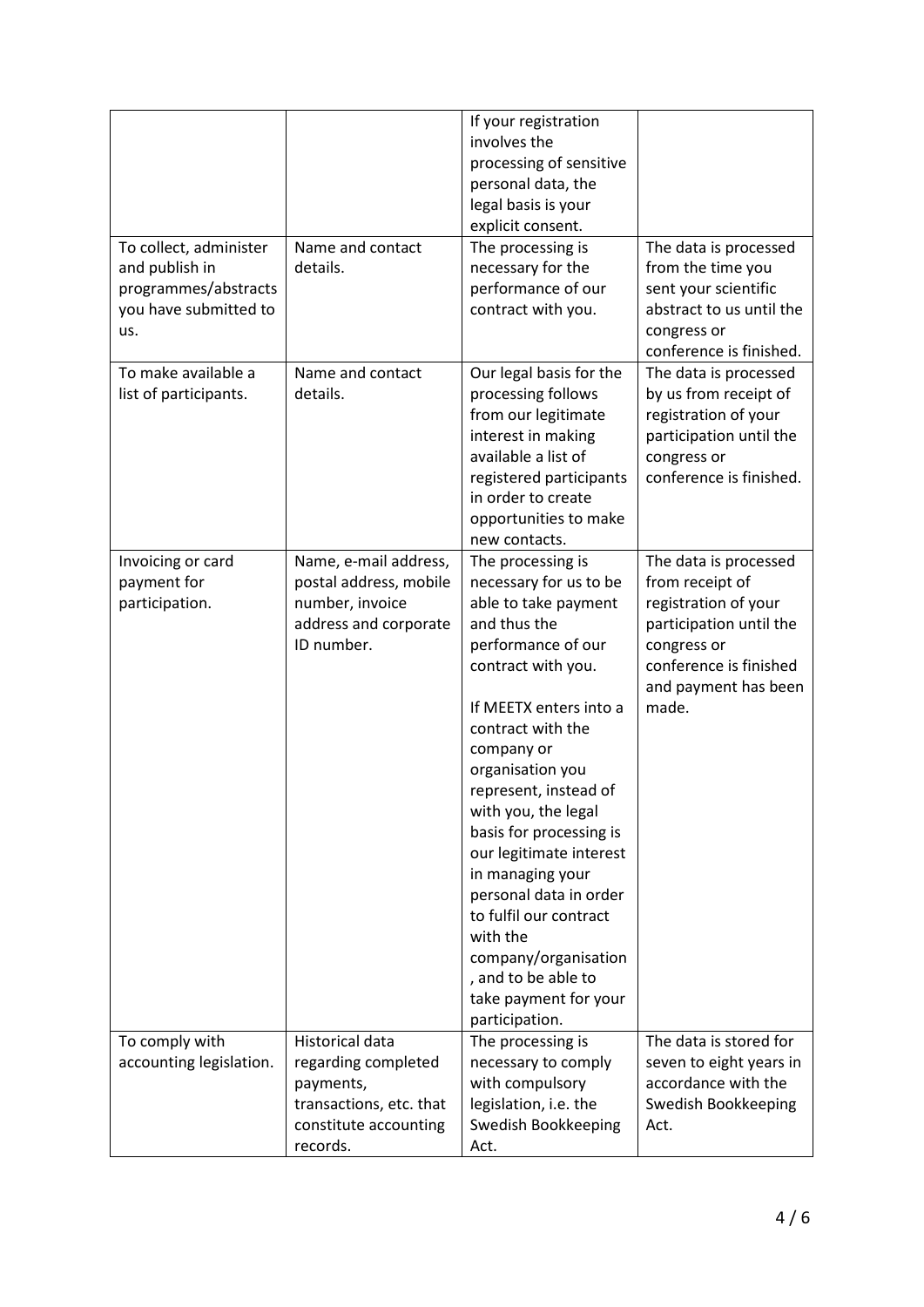| To be able to deal with | Name, e-mail address, | The processing is     | The data is stored for |
|-------------------------|-----------------------|-----------------------|------------------------|
| potential or actual     | postal address,       | necessary for our     | two years from the     |
| complaints or legal     | information on your   | subsequent legal      | end of the congress or |
| claims.                 | participation in the  | obligations to handle | conference or as long  |
|                         | congress.             | complaints and to     | as the complaint or    |
|                         |                       | enable a defence      | the legal claim is in  |
|                         |                       | against legal claims. | progress.              |

| In order to evaluate a completed congress or conference                                                                                          |                                                                                                        |                                                                                                                                                                                                                                                                           |                                                                                                             |
|--------------------------------------------------------------------------------------------------------------------------------------------------|--------------------------------------------------------------------------------------------------------|---------------------------------------------------------------------------------------------------------------------------------------------------------------------------------------------------------------------------------------------------------------------------|-------------------------------------------------------------------------------------------------------------|
| For what purposes do<br>we process your<br>personal data?                                                                                        | What personal data do we<br>process?                                                                   | What is the legal<br>basis for<br>processing?                                                                                                                                                                                                                             | How long do we<br>process your personal<br>data for the stated<br>purpose?                                  |
| In order to send and<br>remind you of an<br>evaluation<br>questionnaire<br>regarding the congress<br>or conference in which<br>you participated. | E-mail address and/or<br>mobile number.                                                                | Our legal basis<br>for the<br>processing<br>follows from our<br>legitimate<br>interest in being<br>able to evaluate<br>the<br>implementation<br>of the congress<br>or conference in<br>order to organise<br>even better<br>congresses or<br>conferences in<br>the future. | The data will be<br>processed for three<br>months from the end<br>of the congress or<br>conference.         |
| In order to compile<br>statistics based on the<br>evaluation<br>questionnaire.                                                                   | Name, contact details and<br>any other information you<br>provide when you complete<br>the evaluation. | Our legal basis<br>for the<br>processing<br>follows from our<br>legitimate<br>interest in being<br>able to evaluate<br>the<br>implementation<br>of the congress<br>or conference in<br>order to organise<br>even better<br>congresses or<br>conferences in<br>the future. | The data will be<br>processed for three<br>months after you<br>complete the<br>evaluation<br>questionnaire. |